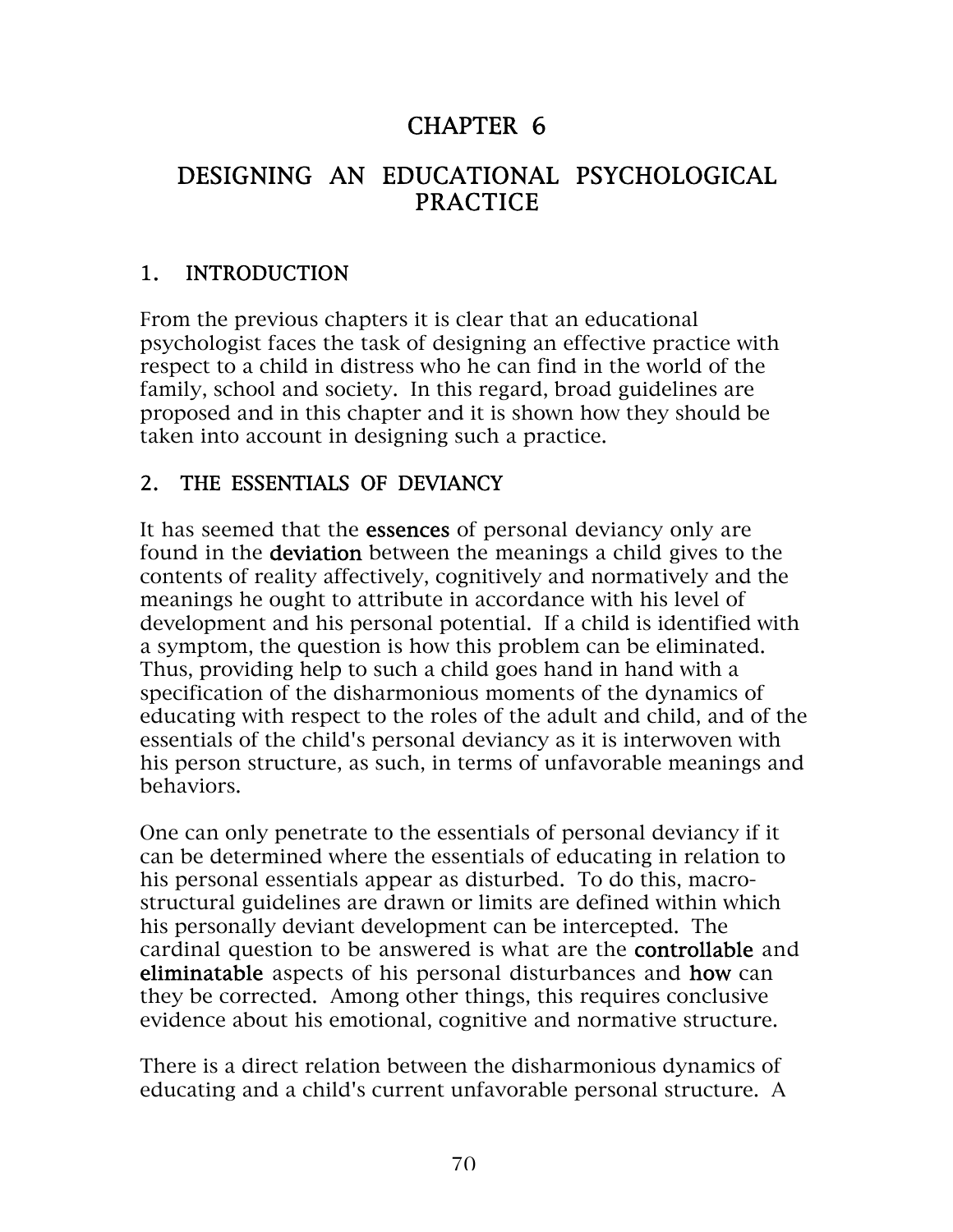judgment about the structural nature of the emotional and knowing life as well as hierarchy of values (normative life) of a unique child and why they are just the way they are is not possible without taking into account those educative actions that are components of the disharmonious dynamics of educating and that result in the unfavorable meanings. Only in this way can a unique child's aggression, insecurity, affective lability, emotional explosiveness, uncertainty, anxiety, behavioral deviations, underachievement and whatever other symptoms be understood and a strategy for assisting him be determined. Also, a child suspected of being handicapped has to be involved in a thorough evaluation in order to corroborate, or not, its presence.

From the converging practical demands confronting the educational psychologist, he has to master and be able to use in practice all relevant techniques for evaluating, diagnosing, parental guiding, providing therapy and more that are related to the personal deviancies. Because a behavioral deviancy announces itself within a family, school or societal context, this certainly is the appropriate way to begin. The nuanced nature of the **problem** compels immediate nuancing of the evaluating, diagnosing and help provided.

## 3. EVALUATING

The nuanced nature of the components are established by an educational psychological evaluation in terms of psychological and pedagogical procedures during the initial investigation. This raises the question of a reliable and valid evaluation when there is a search for an answer to questions such as the following regarding the identified deviant child:

- \* Is he really personally deviant?
- \* What is the nature of his deviancy?

\* What are the essentials underlying his deviancy in terms of the disturbed attribution of meaning (emotionally and in other senses) by himself and his educators regarding the relevant educative and personal macro-structures as represented by inadequate educative actions [by the educator and the child] and inadequate behavior by the child?

The presence of a deviancy is determined in terms of the quality of the child's implementing his various modes of personal actualization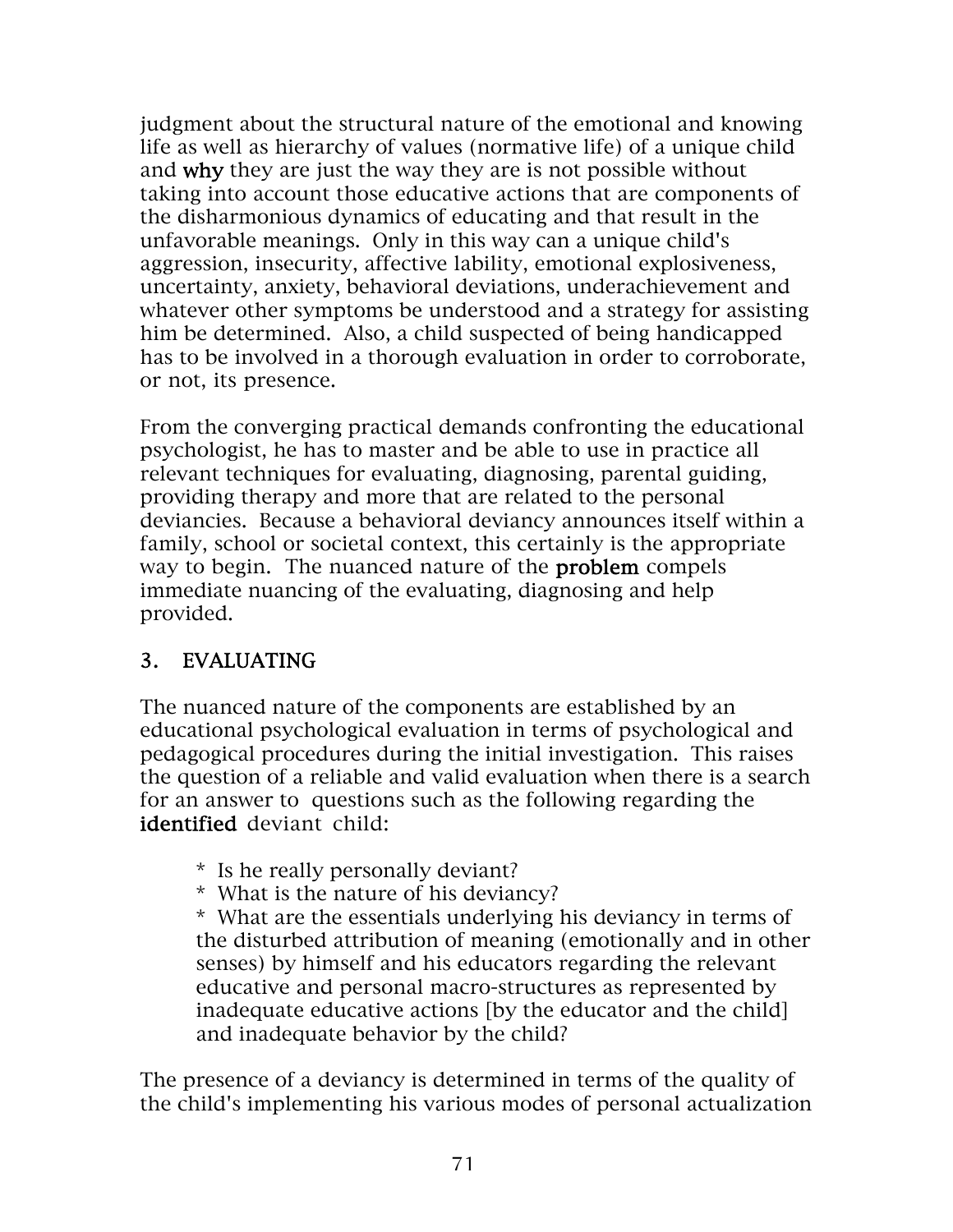while the essentials of educating are exercised. This necessitates implementing pedagogical and psychological **criteria**. In one way or another, the extent to which a child's conduct corresponds with or differs from other children of his age has to be "measured". However, to be able to make meaningful comparisons, the "measures" have to be reliable. To be meaningful all measures have to fulfill two criteria, namely, those of reliability and validity.

Reliability refers to the consistency of the test results. In this regard, Sprinthall and Sprinthall (1977: 145) say [in English], for example, "If you took an IQ test one day and received a score of 140, and then you took the same test the next day and received a score of 150, you will be bewildered."

The validity of a test lies in the fact that it measures what it is presumed to measure. Reliability and validity can be determined with the help of computing correlations.

A variety of evaluative and diagnostic procedures have already been developed by Psychology and Education for the purpose of evaluating, e.g., the physical, cognitive, social, emotional, the level of development for teaching, his level of general proficiencies and relatively strong or weak characteristics.

There also is a distinction between formal or **standardized** tests, which can give an objective indication of a child's developmental level in comparison to other children from relatively the same normative population, by means of a quantitative description of a child's level of proficiencies (e.g., by percentiles, grade equivalencies) and provide a basis for deciding if a more detailed evaluation is needed and with respect to which aspects (Mandell and Fiscus, 1981: 64). It is especially by means of standardized tests that it is determined how a child compares with other children who are of the same developmental level as he is and thus, really, what his personal potentialities are.

This type of test includes intelligence tests, interest questionnaires, achievement tests, aptitude tests, neurological, audiometric, visualmotor tests, social readiness scales, self-image scales, anxiety scales and perceptual tests. When relevant, these tests will be considered more closely in later chapters that deal with the evaluation and diagnosis of specific groupings of deviancies (see Parts II, IV and VI).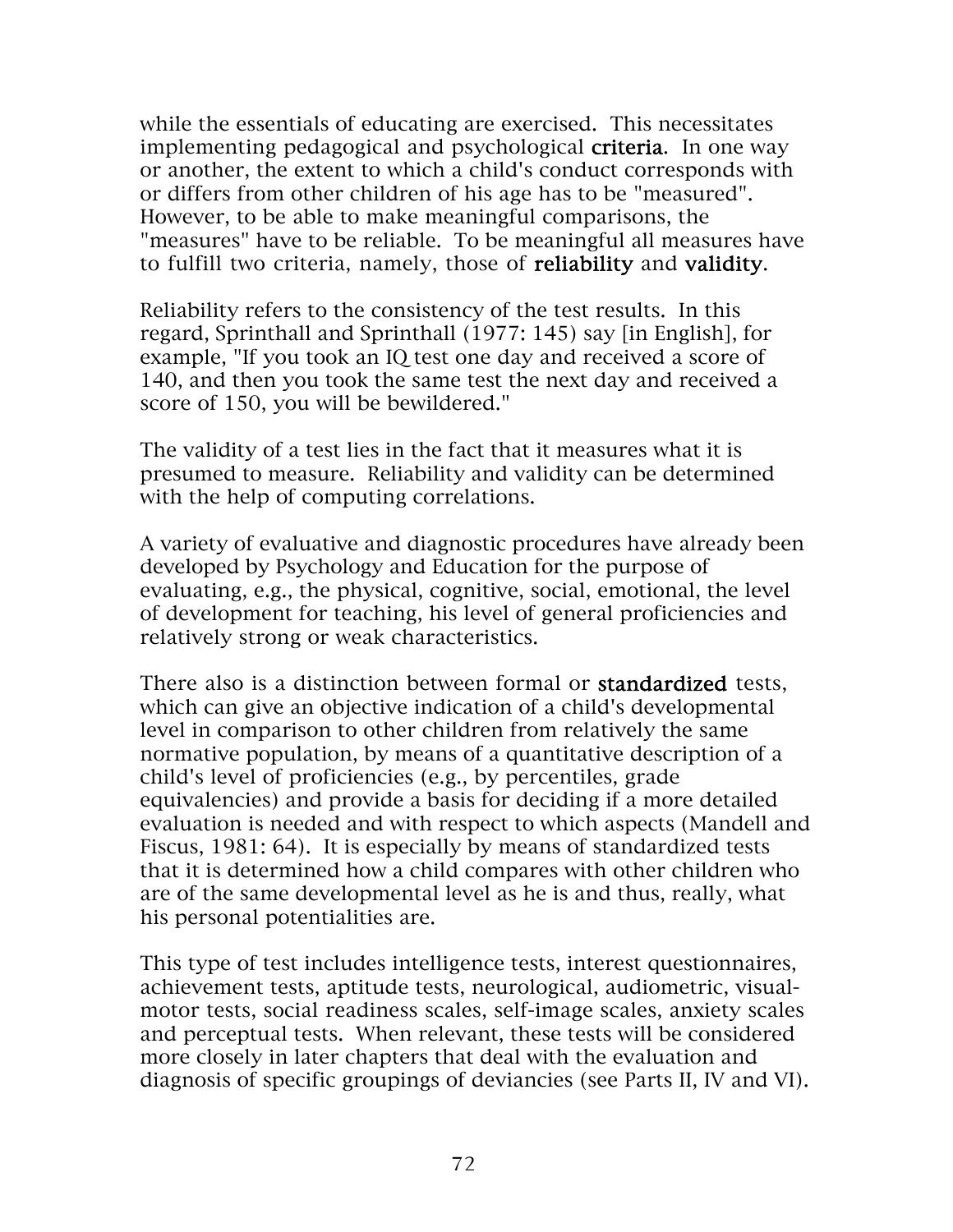In addition, there is informal "testing" by which information can be gathered to supplement formal test results, to verify or even invalidate them. By means of informal testing, information also can be obtained regarding academic and social behavior, regarding formal tests that a child cannot carry out and a child's strong and weak characteristics. In addition, they provide the possibility for a continued evaluation of a child's progress based on an analysis of his responses to specific requests, in addition to providing information that merely serves as a basis for designing relevant teaching and helping strategies.

Informal media include expressive and projective media, performance media, language media and many more. Further reference is made to these media in chapters where they are relevant.

Not one or a few media can be elevated to the only criterion for determining a child's developmental level or for designing a developmental or harmonizing program, whether this is to be implemented in family, school or societal contexts. The evaluative media always have to represent various types of media and procedures (see Mandell and Fiscus, 1981: 64).

In addition to tests/media, observation and intuition are indispensable aids in evaluating and diagnosing a deviant child.

#### \* Observation

Different from perceiving natural science phenomena, educational psychological observation is not merely a passive and objectivistic beholding or perceiving but an active investigation, without experimentation, of a child's dialogue with reality. This does not entail a subject observing an object where the meaning attributed to the object comes entirely from the observer while the object merely submits itself to this. Rather, this involves a personal investigation of an "object" which is a person himself, someone with his unique possessed meanings and the observing is directed at revealing the intentions [intentionalities] rooted in these meanings. Beets describes this as an "interpersonal encounter" and says, "The distance appropriate to all observation is kept. We find a child by partly looking past the "blind" facts of the moment in order to place them in a much broader frame of knowing: What I see happening here and now as an onlooker I place against the background of the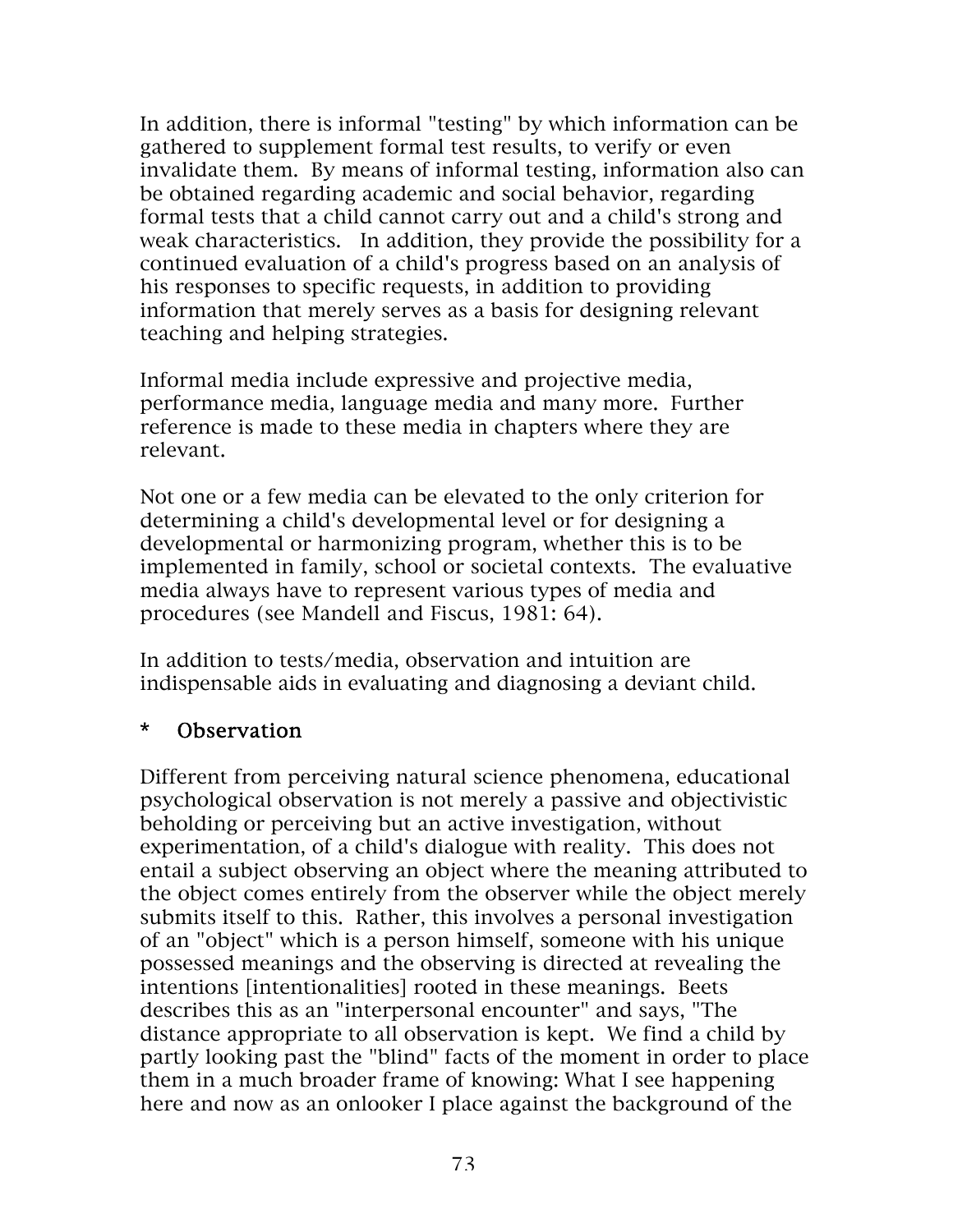personal past and future of the young person I am observing" (Beets [in Dutch], 1952: 26).

Educational psychological observation is a refined form of everyday educational exploration and evaluation. That is, it is a systematic exploration and purposeful focus by the investigator on the emotional, intellectual and normative meanings a child has attributed to landscapes in his situatedness so that they can be gauged and educationally psychologically evaluated (See also Van Niekerk, 1978: 72-88).

Ordinarily, before being evaluated by an educational psychologist, a child is first identified as someone who might possibly be in distress. Parents and teachers play a prominent role in this regard. However, the key to this successful "sifting" is the classroom teacher because ordinarily he is using his observation and intuition to evaluate a child's social behaviors and scholastic achievements.

According to Cartwright and Cartwright (1974) there are seven areas regarding a child's everyday behaviors that ought to be observed:

- \* insight and memory problems (e.g., easily forgets);
- \* language problems (e.g., words that run together in speech);
- \* perceptual-motor problems (e.g., poor handwriting);
- \* speech problems (e.g., stuttering or poor articulation);

\* visual problems (e.g., turning his head when reading or writing);

\* hearing problems (e.g., a continuous request to repeat everything said); and

\* social/emotional problems (e.g., excessive aggression toward others).

## \* Intuition

In his evaluating an educational psychologist is involved as a subject in a child's experiential world which means merging into, empathizing with and entering it. This does not presume a subjectivistic approach where the opinions of the educational psychologist are absolutized and merely guide him. Indeed, he strives to establish an objective image of a child but then an objective image in subjectivity. Educational psychological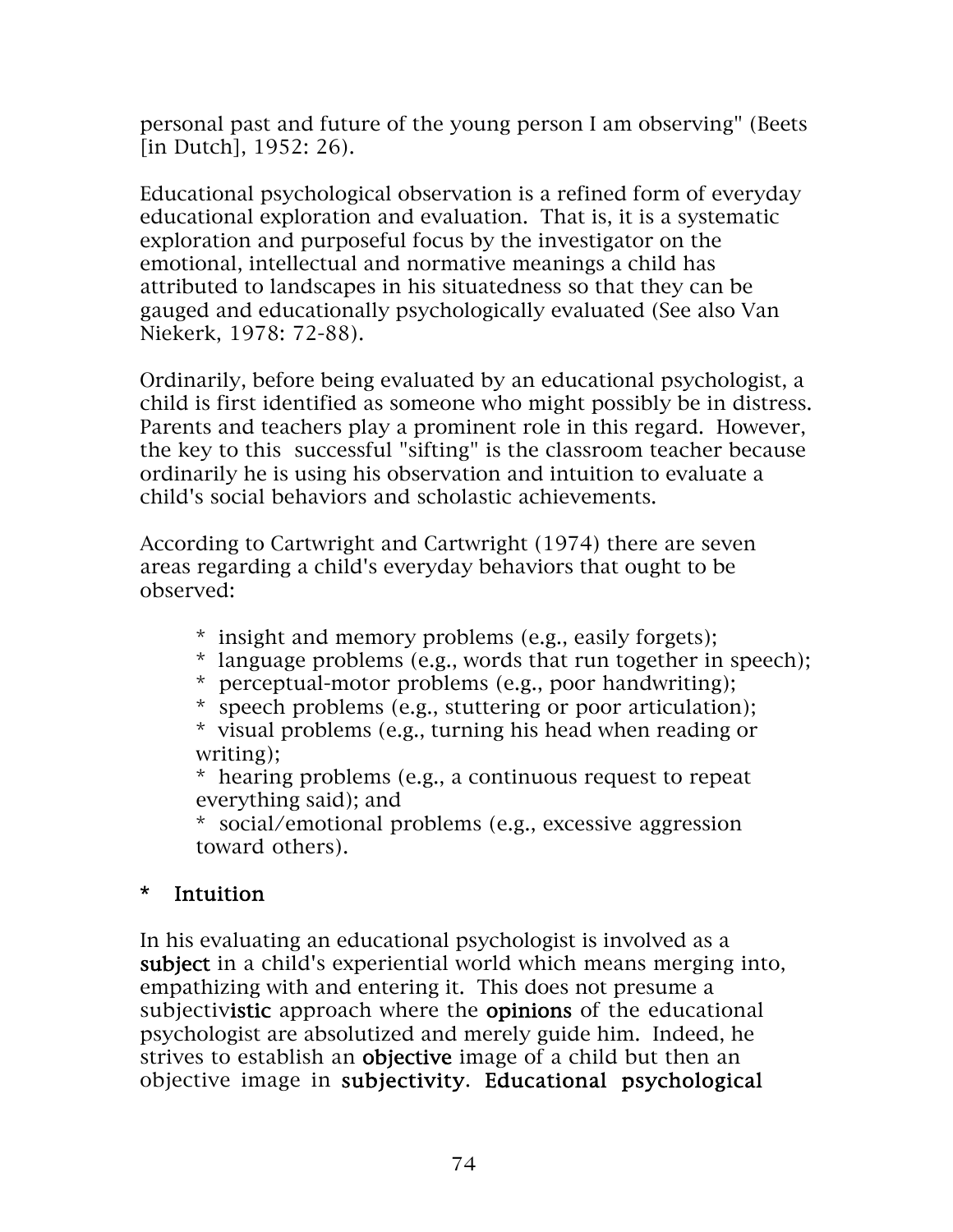intuition is indispensable for acquiring such an image and plays an important role (see Van Niekerk, 1978: 75-78).

An intuitive sense of slight, difficult to recognize educational data, which is still awaiting scientific confirmation, is invaluable to an educational psychologist, even when it exists only as an impression (see Barnard, 1975: 96).

Intuition can be described as the immediate, spontaneous understanding of a matter as if by inspiration (Schoonees et al., 1970: 367), and refers to the possession of such knowing by a person who has the potential to sense the matter (Van Niekerk, 1977: 36).

According to Sonnekus (Sonnekus, Nel, Kotze, Pretorius, Du Toit and Wentzel, 1975: 130) intuition really means "seeing what cannot be seen" and it is an attitude of knowing built on an attunement or sense and a trust that matters are as they seem to be. It is grounded in a prescientific, more emotionally initiated viewing of a child in his situation. Such a way of knowing is part of each person's dialogue with reality and his foreknowledge of any new problem indeed is based on intuition. Intuition is related to a person's sensitivity to small details in the life world and, in this regard, one allows oneself to be guided by one's feelings. In addition, this knowing is prereflective, which needs to be followed up by reflecting on it. This "sensed" knowing leads to formulating preliminary hypotheses which later can be accepted or rejected on the basis of cognitive knowing.

When cognitive moments of knowing are brought to bear on a matter that initially is "known" only intuitively, it becomes ordered which gradually leads to acquiring greater clarity on a cognitive level. On the basis of cognitively interpreting, ordering and classifying impressions, etc., the initial vagueness of intuitive knowing gradually diminishes by eliminating unacceptable ideas or opinions and also by a corroborating reality.

In acquiring this intuitive knowing, reasoning does not play a prominent role and it rests on extremely slim evidence which, at this point, hardly or only with great difficulty can be verified intellectually. However, the fact that such a person "knows" cannot be disputed. This "knowing" also can be qualified as a judgment or opinion merely based on a person's subjective merging into the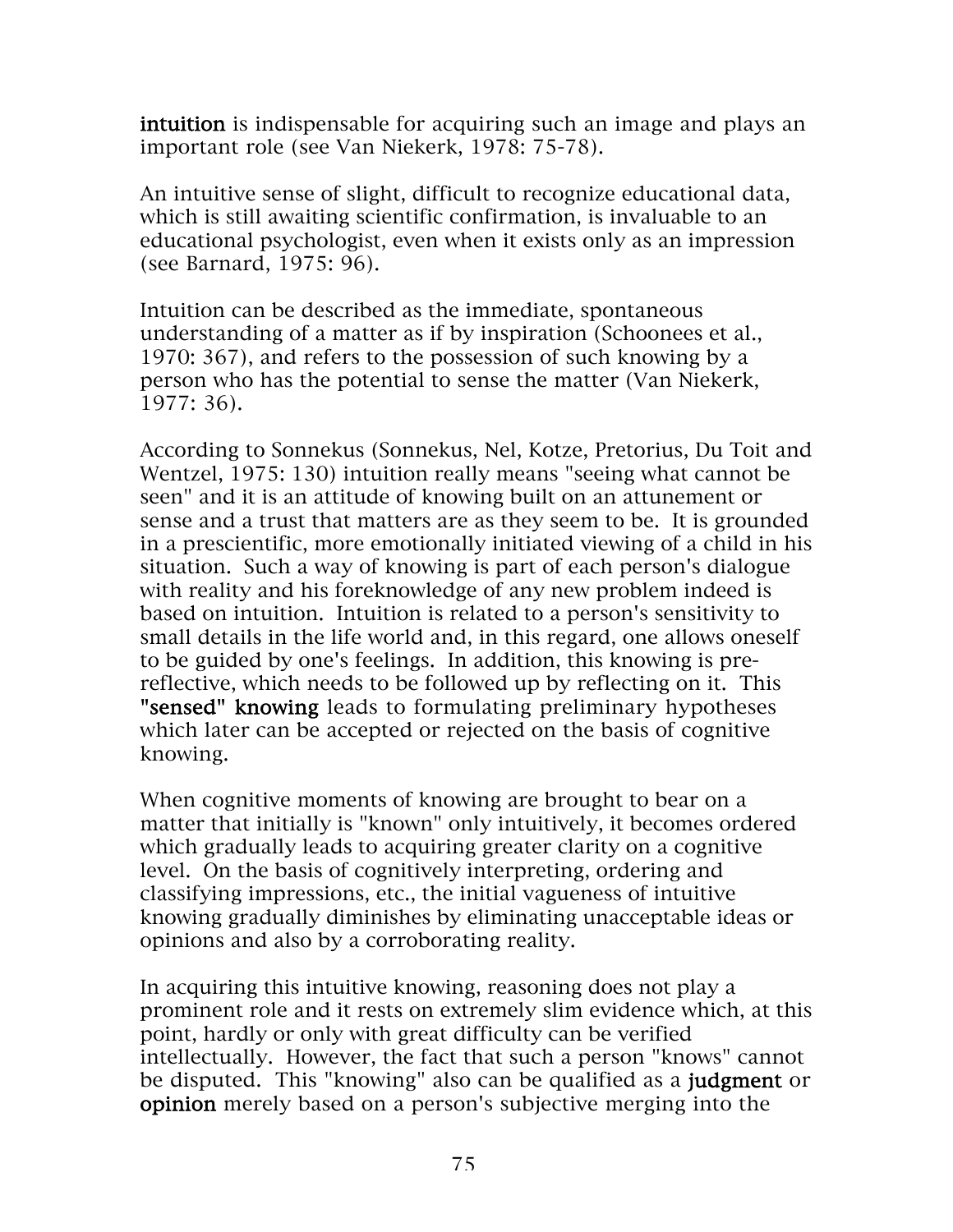situation of his conversational partner and about whom he has this opinion.

Viewing intuitively, however, requires that one continually be open to all relevant possibilities. This implies that one who wants to acquire an intuitive knowledge of his conversational partner needs to have a rich experiential world himself. In other words, if this intuitive knowing is connected with the reality of educating and in addition with a particular child's participation in disharmonious educating, it is clear that the significance of the judgments and opinions the investigator has arrived at regarding a particular child will be determined by the comprehensiveness of his knowledge of the reality of educating in general and of disharmonious educating in particular.

In agreement with De Necker (1969: 34) the following preconditions are mentioned for intuition to fulfill it role in an educational psychological evaluative conversation:

\* An educational psychologist should have a dedicated and empathetic interest in the situation in which this child and his educators find themselves;

\* it must draw on already acquired pedagogical and psychological knowledge;

\* no behavior or communication should be viewed as incidental but always related to possible educational distress or restraining moments in becoming adult and in learning after the educational psychologist puts himself emotionally in this child's place in order (as far as is possible) to feel and experience as he does; and

\* the educational psychologist eventually has to distance himself from this child's situation in order to interpret it objectively.

In addition, the following are important:

\* The educational psychologist may not apply his affectivesubjective involvement irresponsibly because then he will find it difficult to distance himself from these subjective "judgments";

\* because intuitive knowing also includes moments of misunderstanding (see Sonnekus, 1968: 131) and is the source of all understanding and misunderstanding, it has to be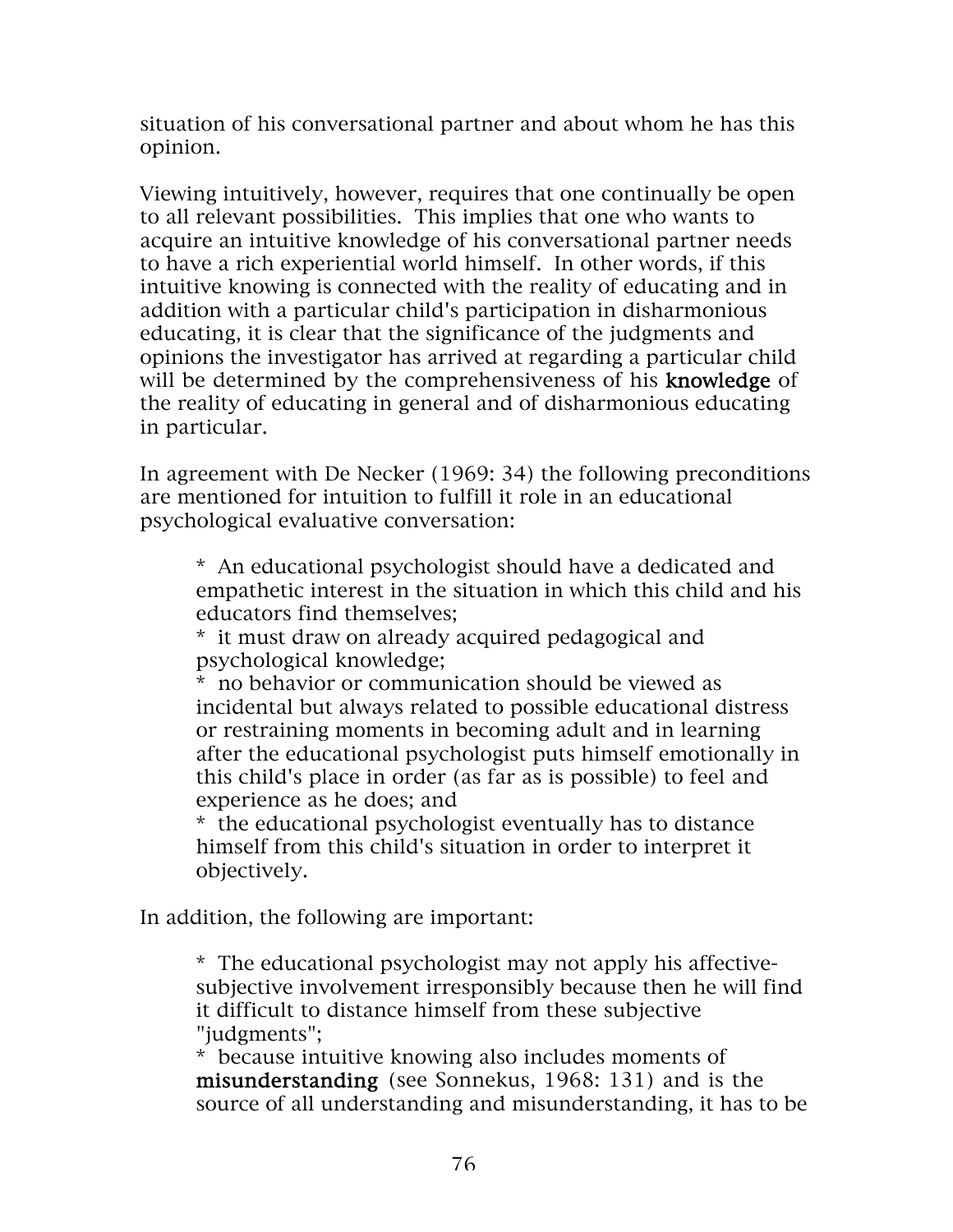made sure that the child or his educators are not being misunderstood; and

\* at all times the educational psychologist has to make the following reservations:

\* He should always use his intuition as a pedagogue and psychologist;

\* just as the educational psychologist should not judge a child merely by his external appearance and in this way make him a victim of the appeal emanating from him because this is the basis for prejudice and the child as a person is deprived of his freedom by "making" him identical to something he does not wish to be and in fact is not, so too he should not rely solely on his intuition because this can debase the child to being a victim of untenable subjectivistic errors of judgment;

\* it is essential that the educational psychologist remain unprejudiced during the exploration and always be free of preconceived opinions in his involvement with the child in his situation;

\* at the slightest doubt, the intuitive knowledge should be ignored;

\* intuitive knowledge always has to be supplemented and as a pre-scientific "understanding" it can serve only as the point of departure for additional, more rational forms of knowing (Sonnekus, et al., 1975: 131); and \* by means of inquiries with colleagues, parents and other sources, the educational psychologist reaches an objective conclusion thus completing and enriching the cursory knowing acquired by intuitively entering the child's situation.

By means of an effective evaluation it can be determined if there is a possible deviancy regarding the child.

Verifying that a symptom represents an authentic deviancy includes showing from psychological and pedagogical perspectives that there are specific differences between a child's actual and expected behaviors. The nature of the personal deviancy is knowable in terms of a discrepancy between the child's personally achieved and achievable levels of current development. His conduct and test results show his behavioral and developmental successes and failures.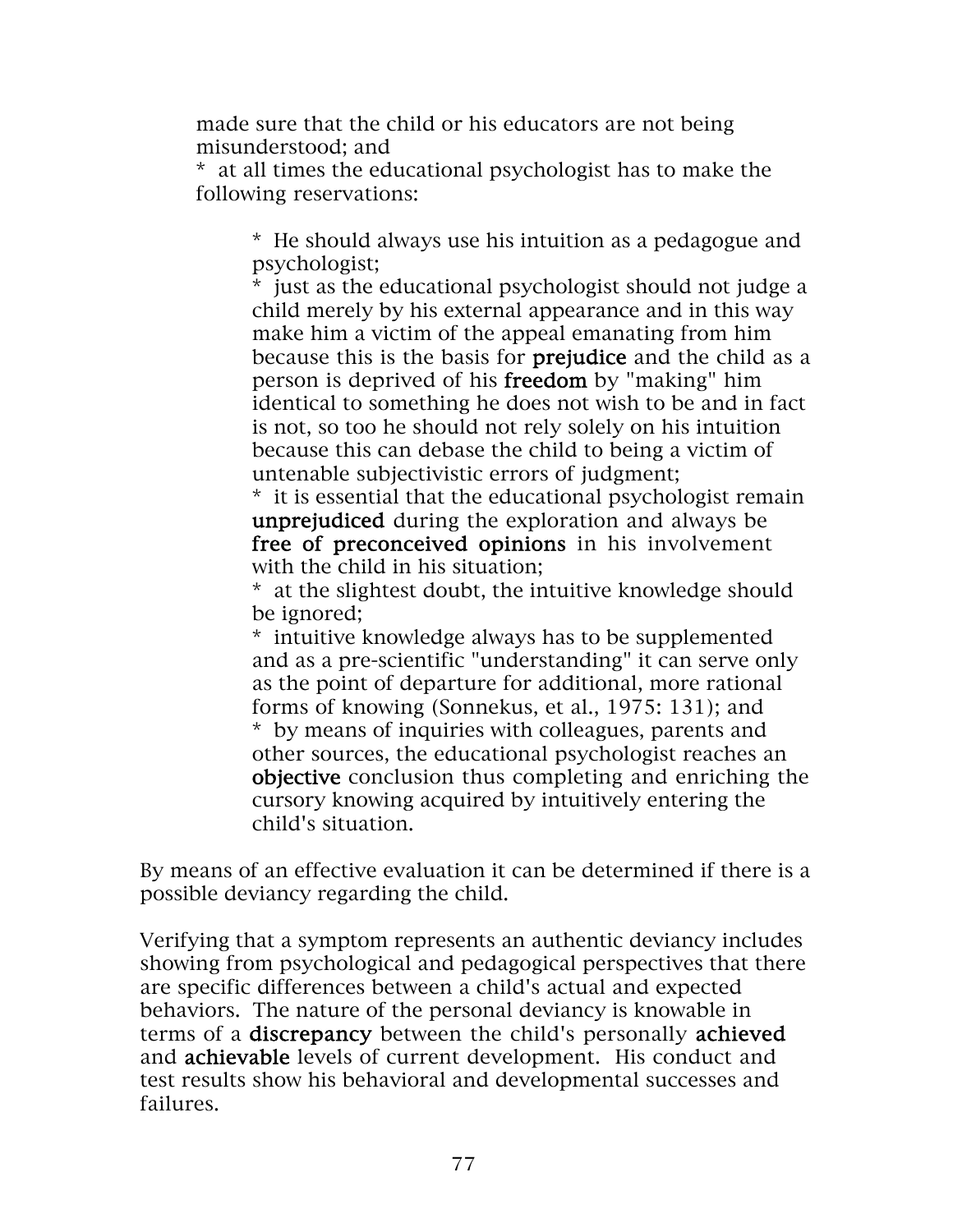What is personally achievable for him is determined with the help of evaluative tests such as intelligence and aptitude tests. By taking into account what can be expected of a child in this period of life and with comparable talents and deficiencies, it is determined what now can be expected of this particular child.

On the other hand, a child's performance on tests and his general conduct give an indication of the current level and quality of his personal actualization which is a manifestation of the emotional, knowing, normative and behavioral levels he has achieved.

Evaluation by an educational psychologist thus is focused on determining what a child feels and knows, on what "meanings" he attributes to his development as an educative event and on how he has arrived at such meanings. On the one hand, this shows what the components are of his personal structure (his possessed experience) and, on the other hand, how he has himself gradually brought about this particular experiential world under the guidance of his educators.

Reliable evaluation is the foundation of a reliable and timely identification of a deviant child. First, he has to be identified as potentially a deviant (handicapped or restrained) person.

Also, according to Mandell and Fiscus (1981: 53), a teacher in particular is the professional person who has to answer these questions. They say [in English], "Those persons or agencies responsible for the process should be able to respond in the affirmative to these three questions raised by Salvia and Ysseldyke (1978):

1. Is the problem identified or pinpointed by the screening process appropriate and important for the educational well-being of the child screened?

2. Is the screening and identification process going to be followed up by an assessment and diagnosis?

3. Is there an available treatment or program designed to correct or modify the problem following assessment and diagnosis?" (Mandell and Fiscus, 1981: 53).

If the evaluation indeed shows that the child's behavior is based on a discrepancy between his behavioral potential and his actual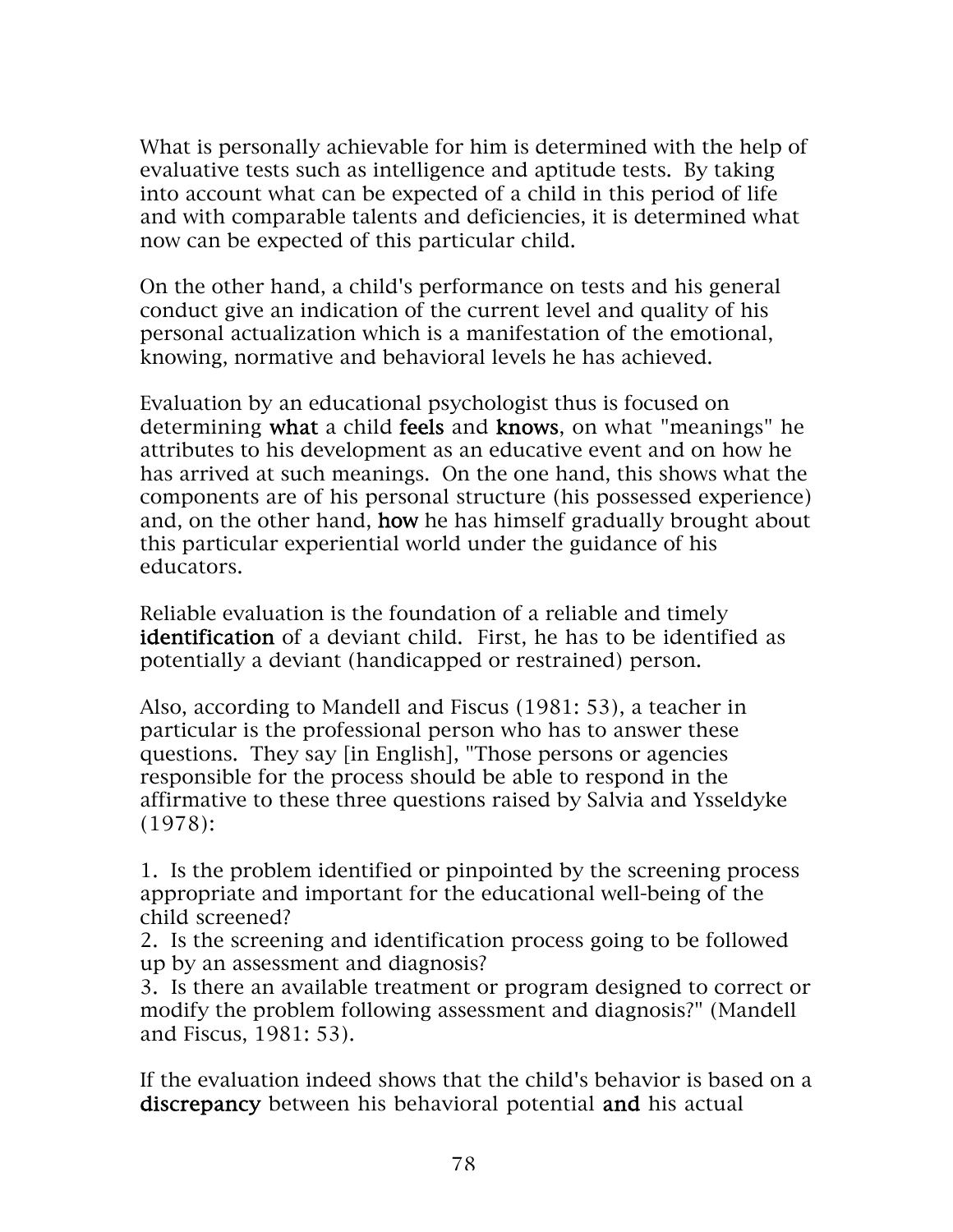conduct, i.e., his educatively achievable and achieved levels, then this also is a verification that this symptom (the deviancy) exists and the educational psychologist has to proceed to diagnose it.

# 4. DIAGNOSIS

Authentic educational psychological diagnosis includes describing the essentials of the disharmonious dynamics of educating as an explication of the dysfunctionality of educative activities in terms of the perplexing appearance of specific essentials of educating with respect to an educator's guiding and a child's attribution of emotional and cognitive meaning to this guidance as a constituent of the latter's experiential world. By way of a diagnostic conversation, the educational psychological diagnostician has to enter the experiential world or world of meaning of the deviant child. A conversation implies a sharing of landscapes (see Van Niekerk, 1978: 15 and also the schematic representation on the following page). Thus, it is much more than merely labeling a child. The work of Rosenthal and Jacobsen (1968) illustrates the negative effect of labeling on a teacher's perceptions of pupil activities. They postulate (see Mandell and Fiscus, 1981: 8) that teacher expectations of pupils based on particular labels contain a selffulfilling prophecy that the child is what the teacher thinks he or she is.

Other research, for example that of MacMillan, Jones and Aloia (1974), refutes the hypothesis of Rosenthal and Jacobsen. In addition, in a study by Reschly and Lamprecht (1979) involving classroom teachers, pupils and labels of intellectually normal, gifted and retarded it was found that teachers' final expectations were formed on the basis of the pupils' real behavior.

Educational psychological diagnosis first involves determining the nature of the restraint, now with reference to the deviant child himself as the referential center of his underactualization of personal potentialities in relation to his disharmonious educative situatedness.

The results from standardized media are valid for now determining where a deviant child falls with reference to a normative average as such and also with particular reference to the structural deviations of the affective, cognitive and normative.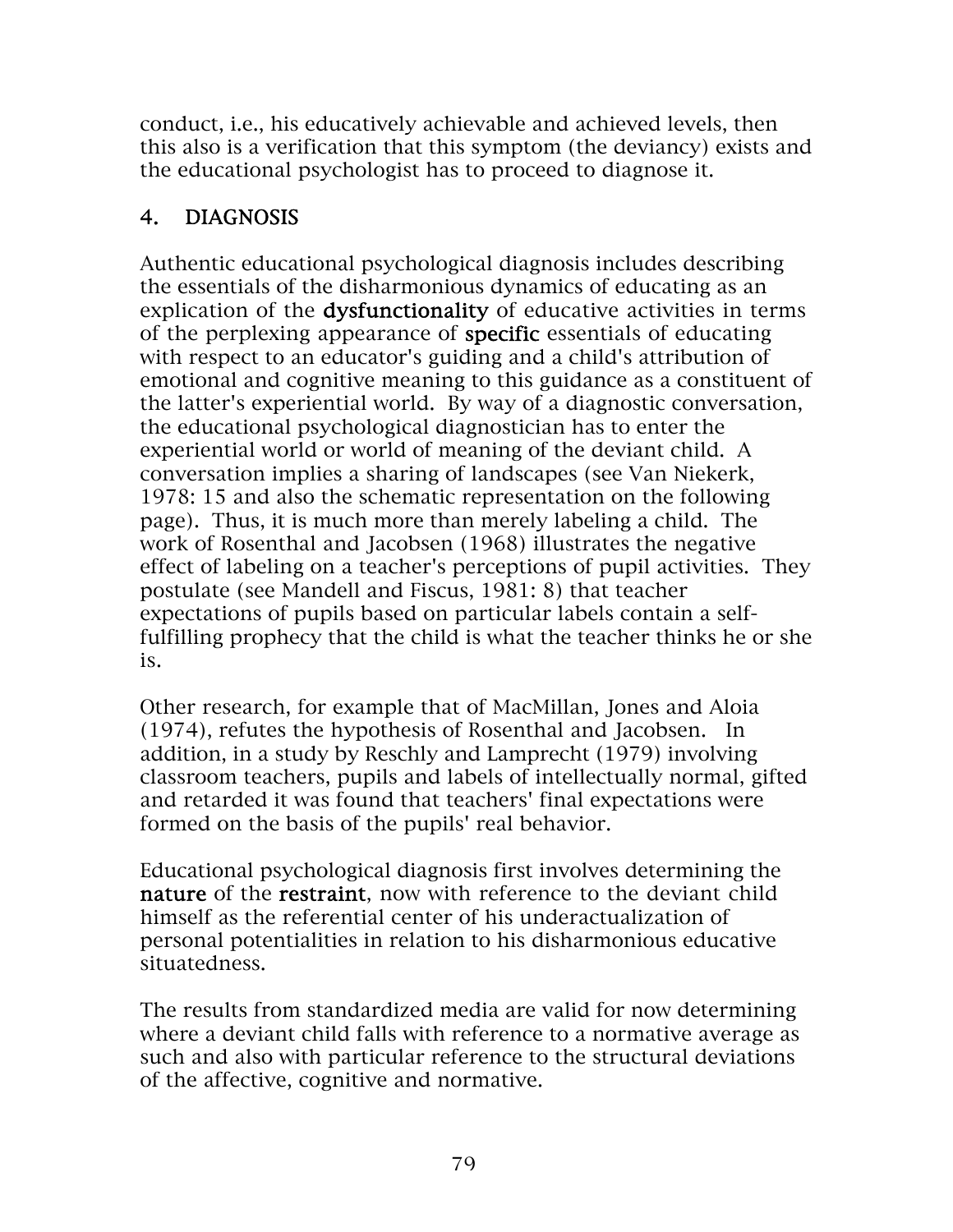#### THE CONVERSATION

#### PENETRATING INTO PARTICIPATING/SHARING IN LANDSCAPE



By means of the evaluation there is a determination of a **person** image of the restrained child but now the disharmonious moments have to be more closely specified in terms of a reliable image of what is really occurring educatively between a deviant child and his educators by means of disharmonious conduct and actions. In other words, a confirmation that indeed there is a developmental and/or learning deviancy, e.g., in terms of aggression, anxiety, thievery, etc. requires a closer specification of the nature of this deviancy. Thus, for example, among others, the following questions are asked regarding the aggressiveness of a 12 year old boy:

What is the nature of his aggression? Is he aggressive toward everyone? When is he aggressive? Under what circumstances is he aggressive?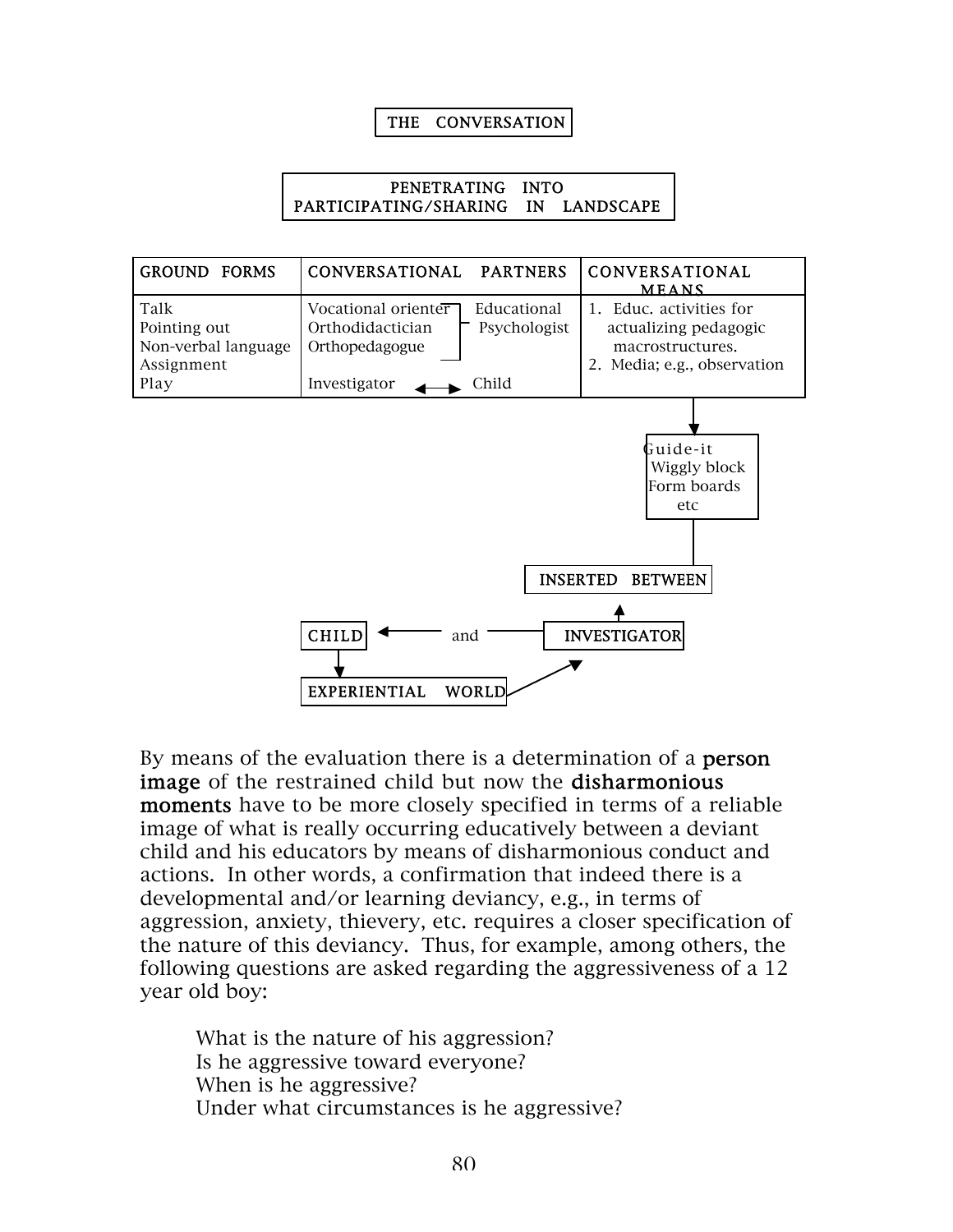How does he feel about the person he is aggressive toward?

Notwithstanding interpreting the findings of other professional disciplines, here especially a joint orthopedagogic and clinical psychological diagnosis is done in order to explicate the nature, scope and underlying reasons for the personal deviancy.

In conjunction with the entire macrosturctural appearance of possible educational structures and personal essences, now the educational psychologist selects only what is relevant.

By applying psychological categories as criteria an educational psychologist determines how a child's personal actualization appears, as such. By applying pedagogic criteria in conjunction with particular psychological criteria with respect to the functional activities of educator and child, an educational psychologist can determine why they appear as they do.

As an "orthopedagogue", an educational psychologist determines where the essentials of educating appear as confused, which essentials appear so and to what degree. Thus, it is accountably determined to what degree either the adult or the child, or both, participate inadequately in the educative event underlying the child's inadequate personal development. This indeed has to do with "psychological moments" that arise from the pedagogic. Thus, for example, as "orthopedagogue" the educational psychologist has to specify the inadequate realization of trust in terms of specific unfavorable educative actions of the educator and/or child that allow disharmonious trust to arise.

There has to be an inquiry into the quality of the actualization of the personal and educational essentials in the educative practice as a practice concerning personal development. This has to do with the question of the nature and quality of the educator's stabilizing or labilizing support for a child in his adequate or inadequate selfactualization of his ways of giving meaning.

Thus, it is necessary to analyze the specific functional actions of the educator and to indicate the relation between these actions and the child's confused personal essentials in terms of unfavorable meanings; for example, how a parent's impatience in answering his five year old child's questions leads to him interpreting his dad as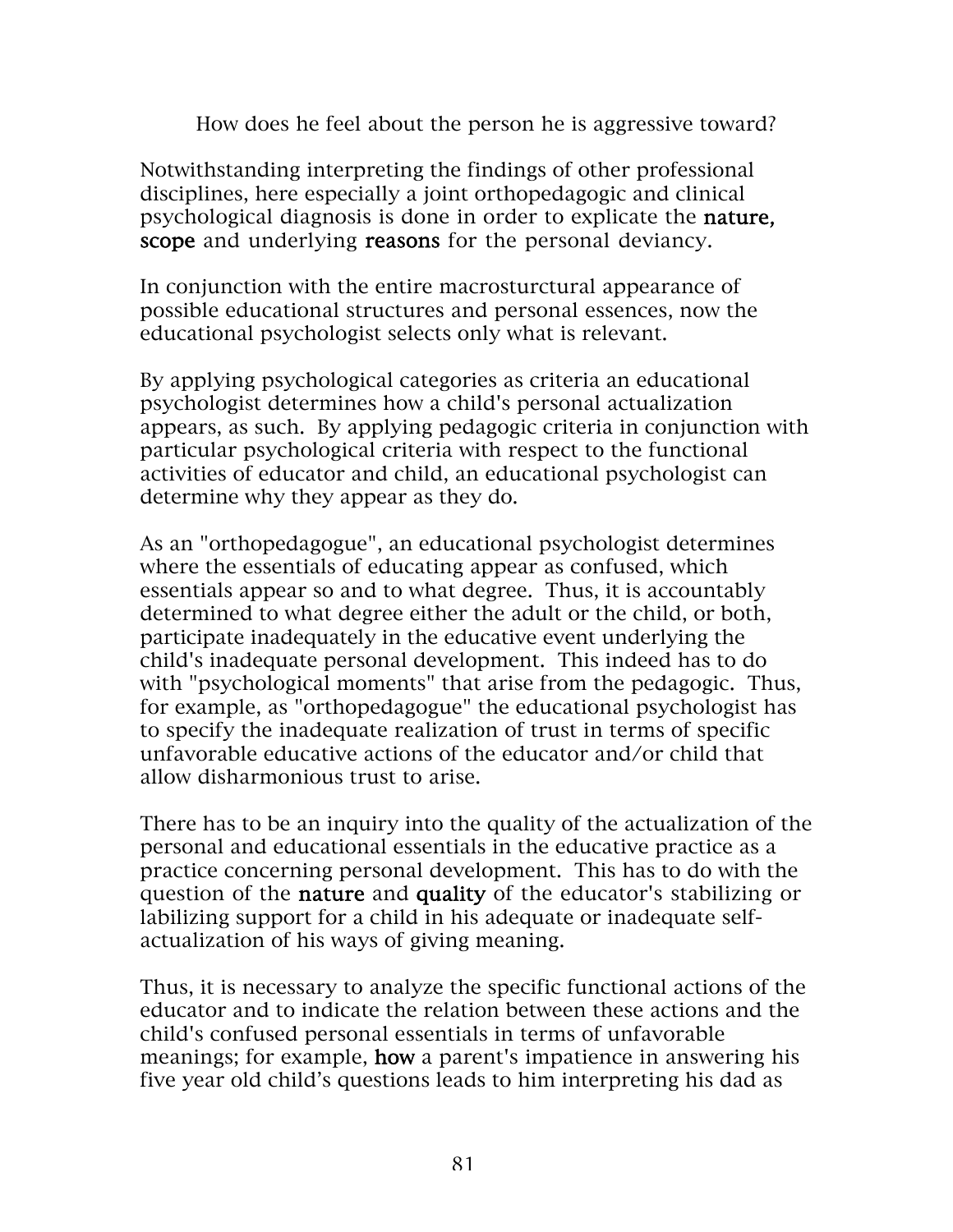someone who doesn't want to talk with him because there is something wrong with him (the child).

Since all essentials of educating as well as personal essences figure in any practice, but practically it is not possible to evaluate the quality of the actualization of each, it is a practical demand that an accountable selection be made from the macrostructure in order to focus on the relevant essentials that are underactualized.

Proceeding from an image of symptoms as a point of departure, macrostructural guidelines are sought within which the disharmonious educative and personal dynamics can then be particularized in terms of inadequately appearing essentials of educative guidance and self-actualization. The possibly inadequate appearing essentials and their effect on the child's personal development have to be specified.

For this aim, the investigator focuses, for example, on the conspicuous unfavorable behaviors of a child that are typical of insecurity, tenseness, anxiety, etc. and determine to what relationships these refer. The presence of excessive anxiety, for example, refers to a deficient relationship of trust; a lack of honesty, for example, refers to failed authority, etc. Then the primary focus is on those educative activities of the educator and child that are related to bringing into motion the structure of trust or the structure of authority, respectively.

Thus, the question asked is about the specific educative activities carried out by the parties involved that allow the educating to become disharmonious, thus about the actual moments of its dynamics that hinder the adequate actualization of educating and hence the child's personal potential and that derail the child.

With respect to their **origins**, directly related causes are indicated such as particular functional-losses, motor problems, poor muscle coordination, illnesses, environmental restraints. However, it is important that personally restraining moments, as such, also be explicated in terms of a child's inadequate actualization of his potentialities in relation to the dysfunctional educative activities by which this actualization is supported.

Thus, the origin only can be shown in its essence by means of an experiential image of a deviant child. This implies describing his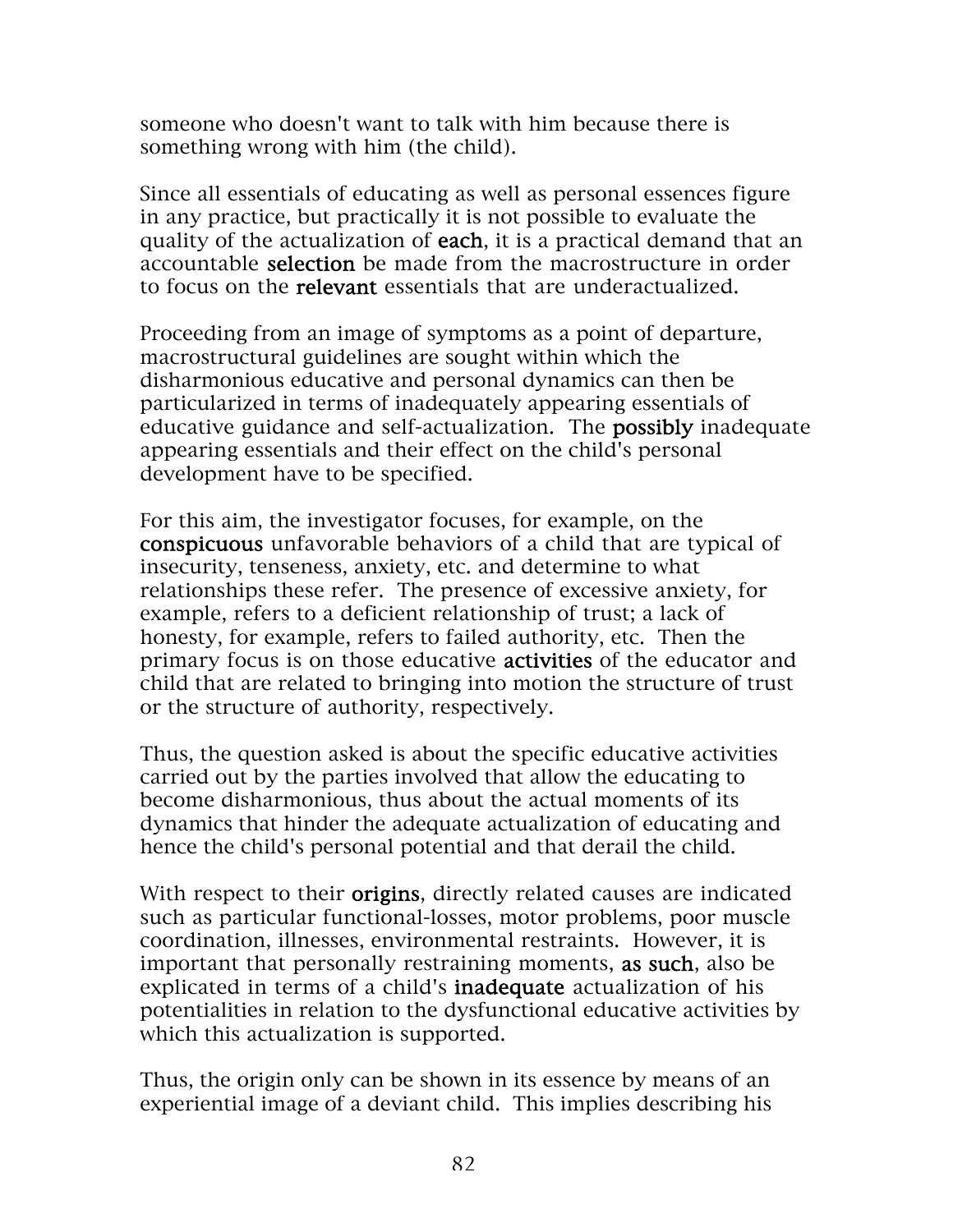possessed experiences that have resulted from his experiences (as a meaning-integrating act) of his personal meanings by means of his lived experiencing (as a **meaning-giving act**) as meaningfully interrelated. This also continually refers to his personal potentialities and the quality of their actualization during his participation in a great variety of educative activities that he was or is involved in.

Thus, the above includes the necessity of a micro-analytic inquiry into the quality of actualizing the essentials of the structures of educating since confused essentials of guiding a child obviously might be moments that inhibit his personal development. This means that the quality of actualizing the essentials of educating have to be evaluated in terms of their collective person-inhibiting character with reference to the pedagogically and psychologically proper personal flourishing of a deviant child as described, e.g., in the pedagogic aim structures and in the psychopedagogic or developmental psychological structures--always taking into account the particular child's personally achievable level on a particular level of development.

In the schematic representation, the essentials of educational psychological diagnosis are presented.

| EDUCATIONAL PSICHOLOGICAL DIAGNOSIS<br>SYMPTOMS NOTICED                    |                                                                                                 |                                                                                                |                                                                                                          |                                                                                                                |
|----------------------------------------------------------------------------|-------------------------------------------------------------------------------------------------|------------------------------------------------------------------------------------------------|----------------------------------------------------------------------------------------------------------|----------------------------------------------------------------------------------------------------------------|
| <b>EVALUATION</b><br>TERMS OF PEDAGOGICAL AND PSYCHOLOGICAL CRITERIA<br>IN |                                                                                                 |                                                                                                |                                                                                                          |                                                                                                                |
|                                                                            | <b>ACHIEVABLE</b>                                                                               |                                                                                                |                                                                                                          | <b>ACHIEVED</b>                                                                                                |
|                                                                            | "Average" child                                                                                 |                                                                                                | Studied child Studied child                                                                              | Studied child                                                                                                  |
| Personal and<br>educational<br>dimensions                                  | Longitudinal norms<br>How do matters<br>stand with a baby,<br>toddler, school<br>beginner, etc. | Longitudinal<br>In terms of<br>conversation,<br>observation,<br>tests & media<br>what are his: | Personal norms<br>Linking up<br>with his poten-<br>tialities, &<br>limitations,<br>how <b>ought</b> his: | Behavior<br>In terms of<br>conversation,<br>observation,<br>tests & media,<br>what is the<br>structure of his: |
| <b>AFFECTIVE</b>                                                           | emotional life                                                                                  | emotional<br>potential                                                                         | emotional life<br>appear                                                                                 | emotional life<br>(impulsive, labile,<br>stable, anxious,<br>insecure, tense)                                  |

EDUCATIONAL PSYCHOLOGICAL DIAGNOSIS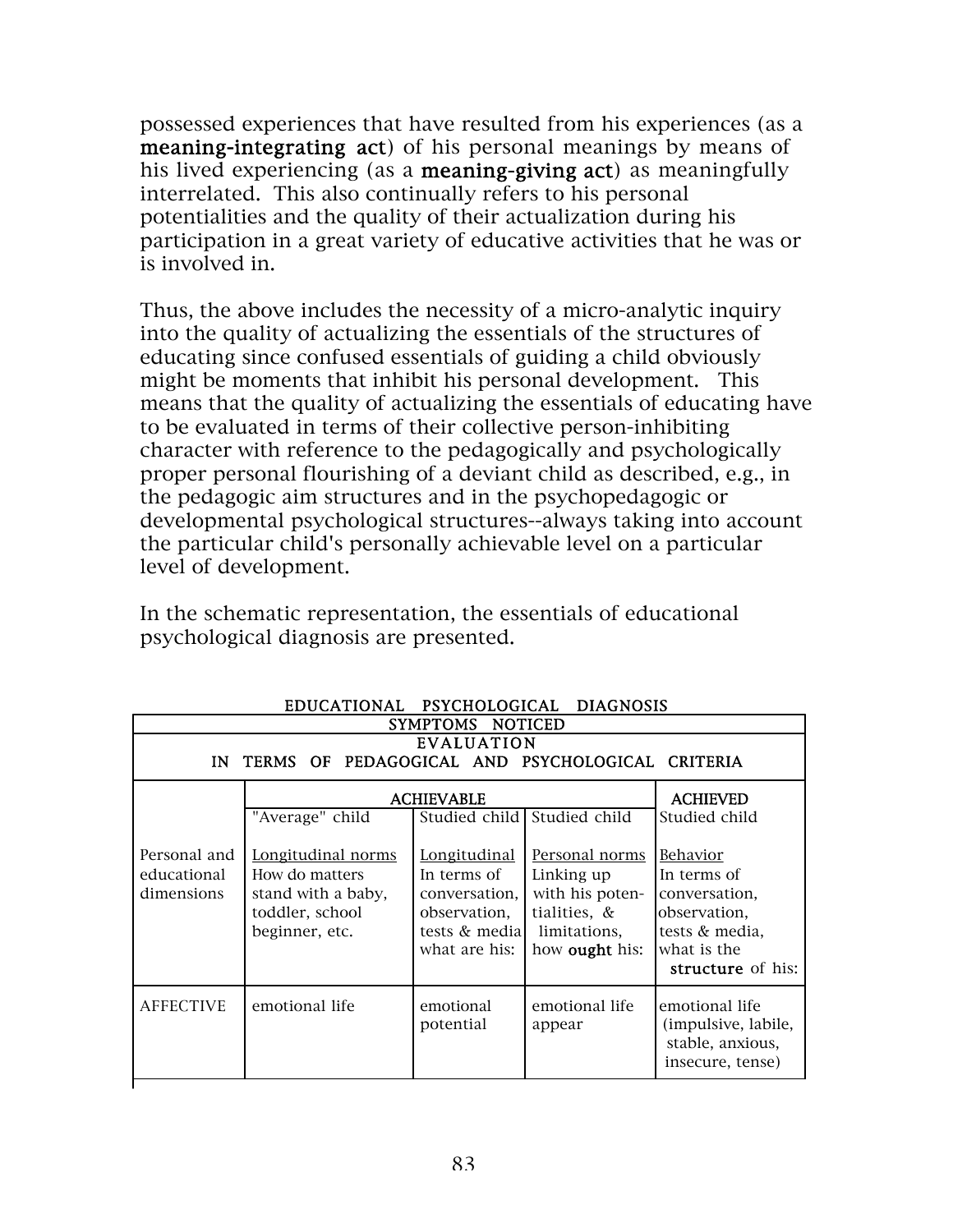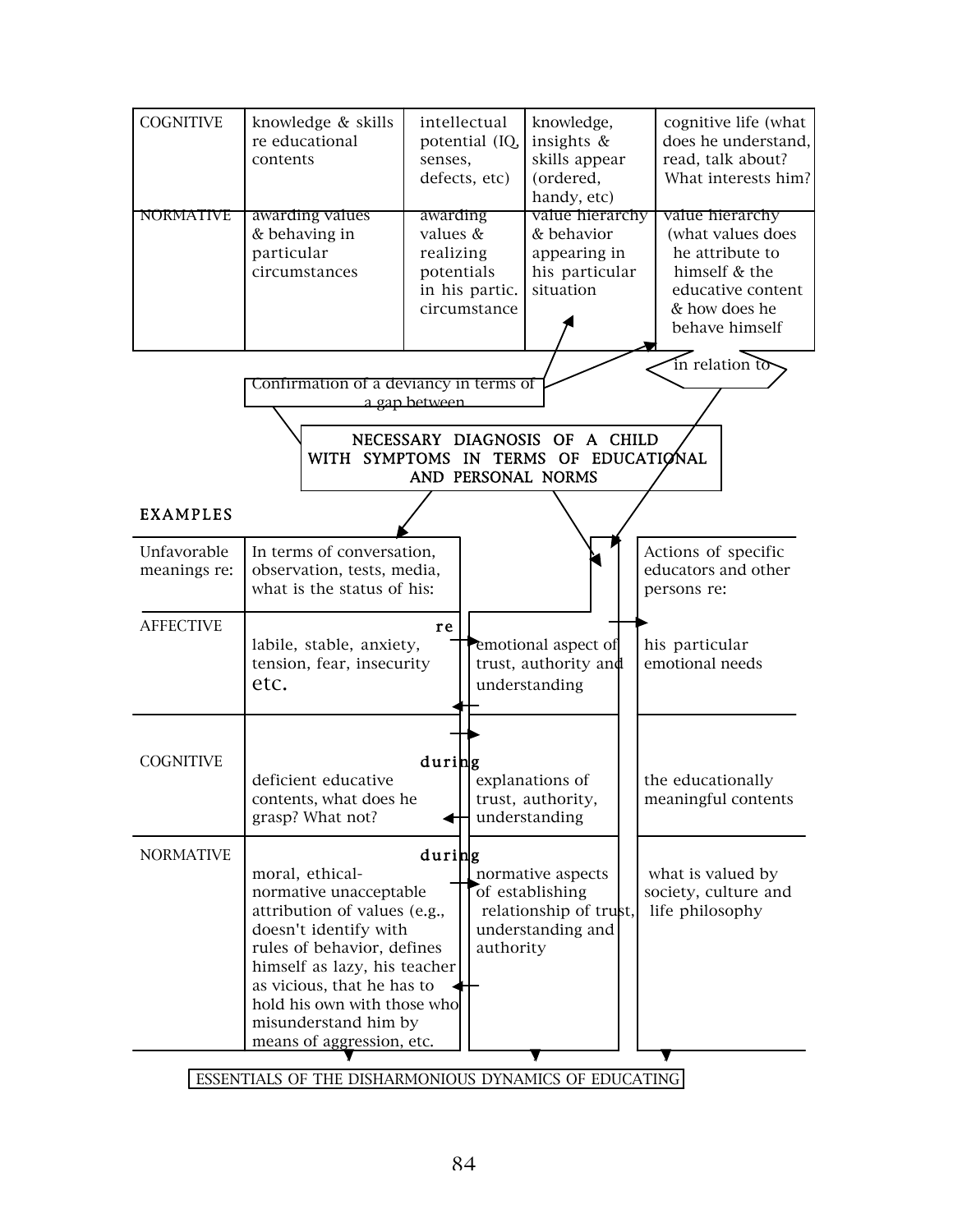With specific reference to a child with learning problems the particularization of disharmonious essentials of teaching are concentrated on. That is, it has to be determined whether the learning difficulties are in the basic subjects of reading, spelling, writing and arithmetic, are attributable to the inadequate actualization of learning (i.e., the child's personal actualization and experiential world are explored), or learning deficiencies such as perceptual disturbances, or a defect in particular skills and proficiencies. Because a learning problem presumes a disharmony between teaching and learning activities, the role of the teacher in the dynamics of teaching also has to be explored although the learning problem manifests itself only in the child. Also, parental guidance of a child with learning problems obviously is part of the diagnostic field since disharmonious educating and disharmonious teaching cannot be separated from each other.

The term **learning restrained** refers to those children who show a conspicuous gap between their estimated learning potential and their actual academic achievement.

A child with a specific learning restraint is, according to the U.S.A. Federal Register (29 December, 1977, Part 3 [in English]) a child " having ... a disorder in one or more of the basic psychological processes involved in understanding or in using language spoken or written which may manifest itself in an imperfect ability to listen, think, speak, read, write, spell, or do mathematical calculations."

Because each child's learning style and potentiality are unique, a prognosis regarding possible successes ought to be based on specific information acquired with the help of an individual diagnostic study. Prognostic conclusions dare never be made on the basis of a label. Parental guidance, early assistance and the design of an appropriate orthodidactic program are implemented together to help insure that a child with learning problems will learn and develop. This matter is dealt with in Part IV.

## 5. SYNTHESIS

Clarifying a child's deviancy and designing helping activities regarding it necessarily imply indicating the effect educating has had in the development of such a deviancy in terms of an analysis of the broadening of experience as "personal development" and of the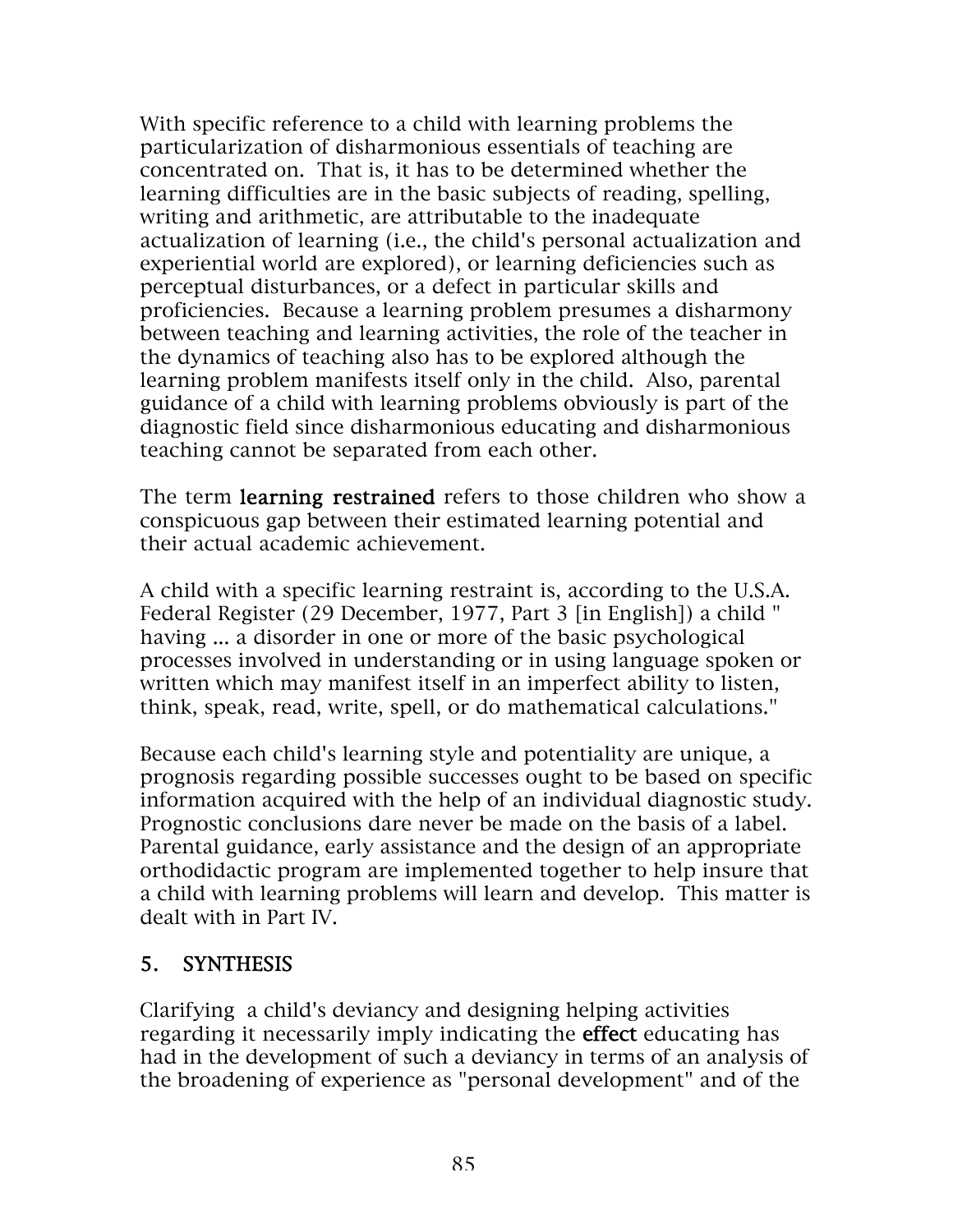ways in which the assisting, as education harmonizing, can and has to be given.

On the basis of the diagnosis the educational psychologist has to be able to specify to the clients (parents, teachers, child) where the deviancy resides in relation to the educative dysfunctionality.

For example, the deviancy of a pupil with poor intelligence is something other than his poor intelligence, as such. If a parent of such a pupil presents, for example, the problem as his poor school achievement (which corresponds to the level of achievement that can be expected), it is obvious that the "presenting problem" is not the real problem and that the relationship of understanding between this poorly gifted child and his parent is disharmonious and that the deviancy lies in the disharmonious dynamics of trust. If, however, the presenting problem of the same parent is bullying a younger little brother, this can be qualified as a deviancy. Then its underlying dynamics have to be specified in terms of the essentials of the bullying and the implementation of the essentials of educating in terms of all of the educative activities especially of the parent who continually supports this disharmonious trust. Also, its effects have to be spelled out in terms of the dysfunctionality of the child's unfavorable interpretation of this.

It has seemed that the manifest quality of the various essentials of educating such as trust, understanding, authority, aim and more are evaluated in terms of the various essentials of educating. In addition, it is indicated that the manifest qualities of personal modalities (affective, cognitive, normative, modes of learning, modes of becoming and more) are evaluated in terms of psychological and psychopedagogical criteria. The "state" of these personal modalities in relation to the manifested behaviors are "tested" additionally by the expected behaviors as reflected by the longitudinal developmental, behavioral criteria, in connection with which standardized tests have an important place.

The above implies that a particular child's educationally and personally achieved behaviors are compared with what is achievable. If this does not correspond, there is mention of a gap in development or becoming. In other words, the potentialities and behaviors of the unique child are compared with the meanings and behaviors of other children of his age with respect to cultural, religious, educative and teaching contents on the basis of which the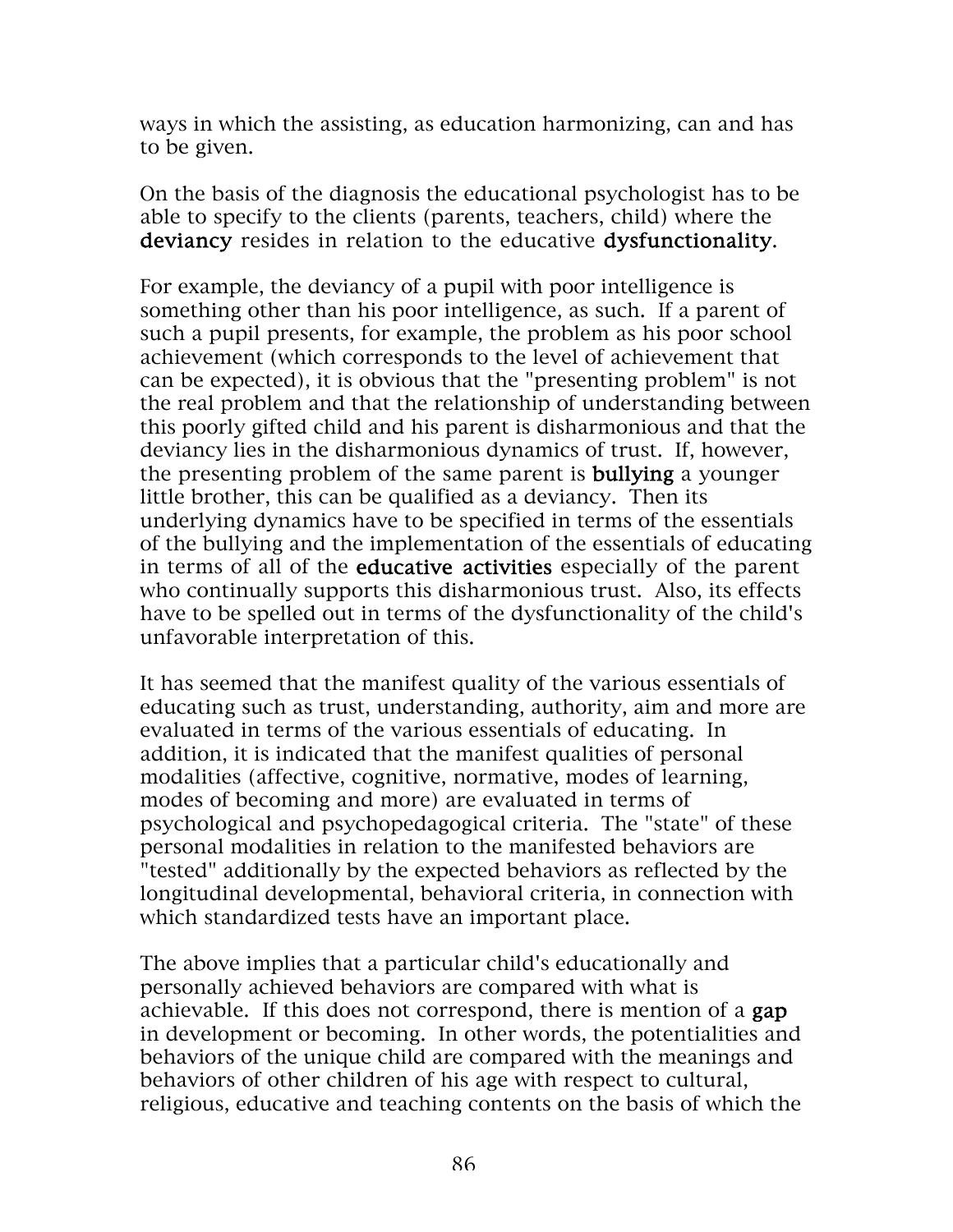specific child's acceptability of unacceptability [of meanings] can be determined.

The **degree** of acceptability or unacceptability is evaluated in terms of norms of education, which as such always refer to a specific societal or cultural context. The result of implementing educative norms implies a specification of the essentials of the deviancy in relation to the disharmonious dynamics of educating.

Thus, in order to be able to qualify a presenting problem as a deviancy an educational psychologist not only has to be well acquainted with the essentials of educating, the person on different age levels or the different forms in which the deviancies manifest themselves but also with the philosophy of life values of the community of which the specific child is a member.

With reference to the diagnosis, the educational psychologist knows how the symptom, learning problem, behavior problem that is manifested, and the moments of personal restraints that also are manifested with the help of medical, physical therapeutic, language, arithmetic and other research are integrated in the child's total personal actualization-in-education, and he knows where and how either the child or the educator or both have contributed to the disharmonious educative and personal dynamics and can proceed to plan a helping strategy for a particular child, a matter that is dealt with further in Parts III, IV and VI of this work.

Because the particular child ought to appear differently\*, the educational psychologist is confronted with the professional task of designing an educatively harmonizing event in terms of the assistance given within a professional educational psychological practice. (See Parts III and VII).

#### 6. REFERENCES

 $\overline{a}$ 

Barnard, M. S. P. C. (1975). Die ortopedagogiese opgawe van die primere skool. M. Ed. Thesis. University of Pretoria.

Beets, N. (1952). Verstandhouding en onderscheid. Acta Paedagogica Ultrajectina, No. 4. Groningen: J. B. Wolters.

Cartwright, C. A. and Cartwright, A. P. (1974). Developing observational skills. New York: McGraw-Hill.

<sup>\*</sup> See schematic representation of educational psychological diagnosis on a previous page.